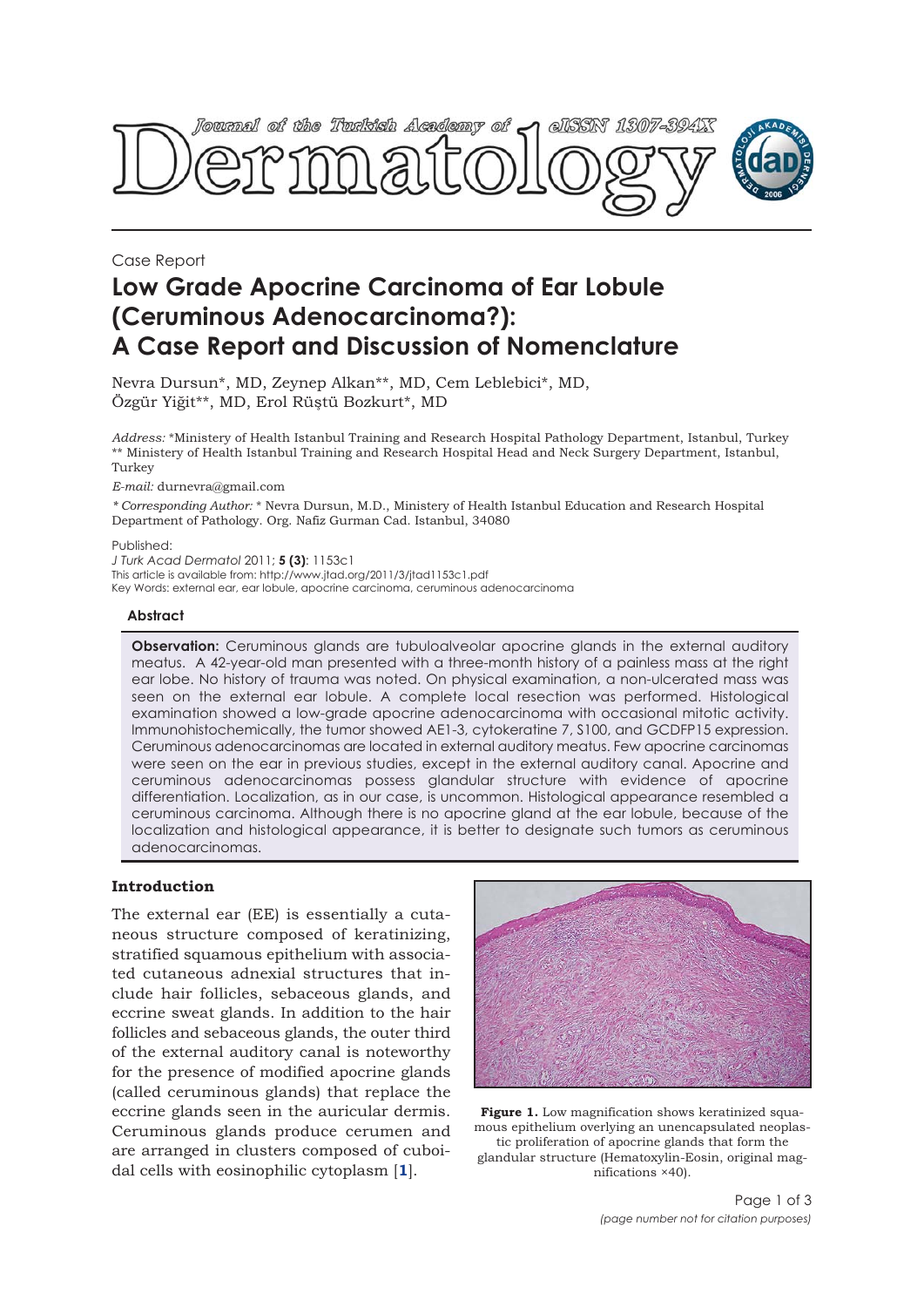*J Turk Acad Dermato*l 2011; **5 (3)**: 1153c1. http://www.jtad.org/2011/3/jtad1153c1.pdf



Figure 2. Carcinoma forms glandular structures with apocrine differentiation (Hematoxylin-Eosin, original magnifications ×400).

A malignant tumor of the EE is a rare disease, its incidence is approximately one per 1,000,000 people. The most common malignant tumor of the EE is squamous cell carcinoma (82%), and most of the remaining tumors are of glandular origin [**2**]. Tumors arising from ceruminous glands have been reported. Ceruminous adenocarcinomas are a malignant subtype of ceruminous glands [**3, 4**].

Primary cutaneous apocrine carcinoma (PCAC) is also a rare malignancy. Only a few cases have been reported at the ear [**5, 6**]. Local recurrence and locoregional lymph node metastasis are relatively frequent in PCAC [**6, 7**].

## **Case Report**

A 42-year-old man presented with a three-month history of a painless mass at the right earlobe. No history of trauma was noted. On physical examination, a non-ulcerated mass was seen on the external ear lobule. A complete resection was performed.

Macroscopically 2x2cm in dimension, a well-demarcated spherical mass was seen under the epidermis. Histologically the tumor consisted of stratified or single-layered tumor cells with irregular tubular architecture (**Figure 1**). These cells showed abundant granular eosinophilic cytoplasm and apical snouts consistent with cells of apocrine derivation (**Figure 2**). There were moderate atypia and occasional mitotic activity. The tumor had infiltrated to the upper dermis (**Figure 1**). Hyalini-



**Figure 3.** Tumor cells show GCDFP15 expression immunohistochemically (original magnification ×400).

zed desmoplastic stroma was seen. There was no perineural or vascular invasion.

Immunohistochemically, the tumor showed AE1- 3, cytokeratine 7, S100, and GCDFP15 expression (**Figure 3**). P53 and ki-67 showed moderate positivity. There was no staining with p63. After twoyear follow-up, there was no evidence of disease.

## **Discussion**

The external ear consists of the auricula, the external auditory canal, and the outer part of the tympanic membrane. Most glandular tumors of EE originate from the external auditory canal. The normal external ear canal is an S-shaped passage measuring about 2.5 cm, lined by a very thin squamous mucosa covering scant fibrous stroma containing both sebaceous and modified apocrine-type ceruminous sweat glands. The ceruminous glands are deep within the dermis, usually close to the cartilage, which is present in the outer one-third to one-half of the canal. Ceruminous glands are absent in the auricula and the inner portion of the external auditory canal [**1**].

Ceruminous gland tumors are uncommon lesions arising from the external auditory canal [**3, 8, 9, 10**]. Benign ceruminous gland tumors are less frequent than malignant tumors, but in the literature the largest number of ceruminous gland tumors reported was ceruminous gland adenomas [**9**]. Reports about malignant tumors are anecdotal single case reports. Only about 100 cases have been reported in the literature [**3, 11, 12**]. There are